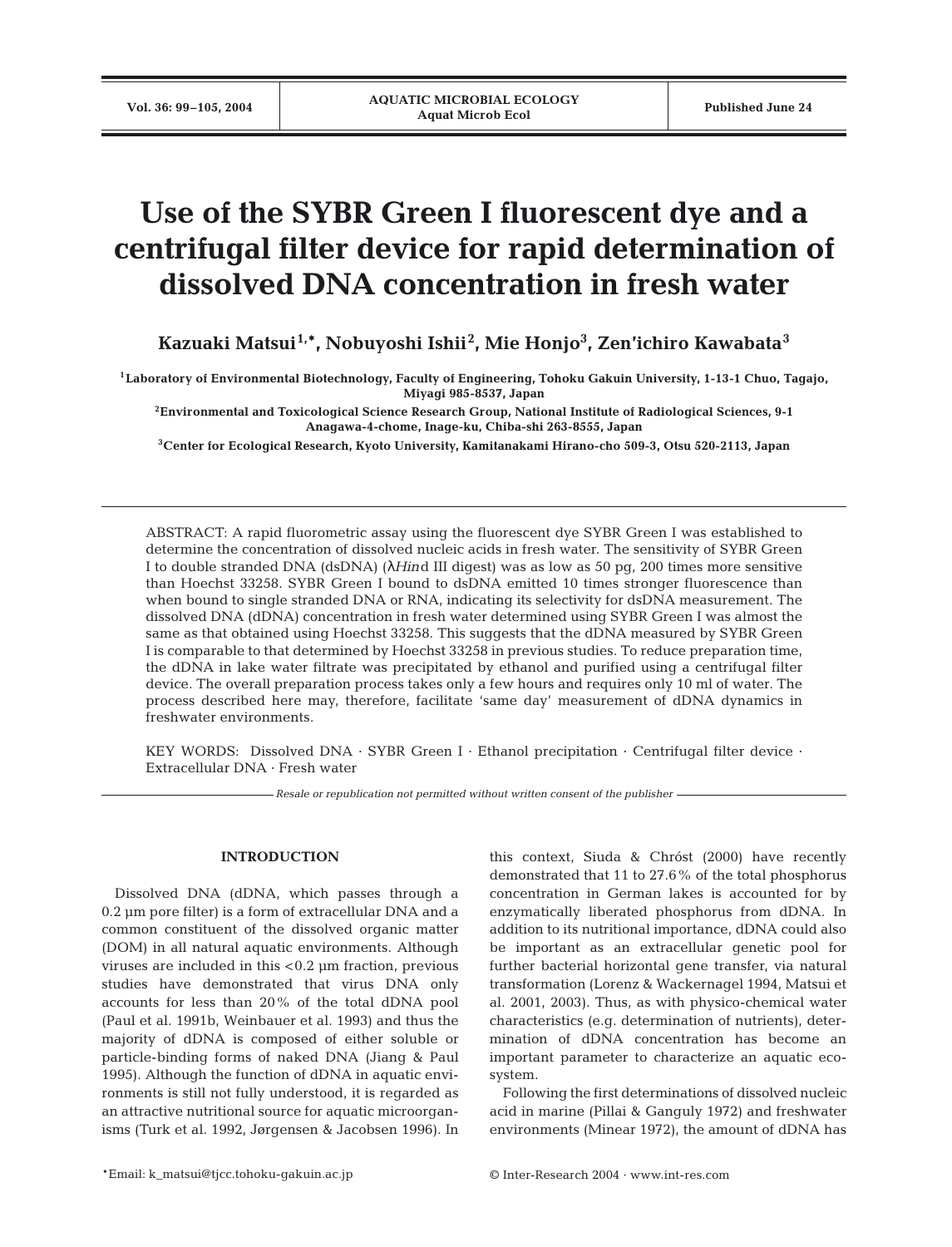been determined repeatedly in various aquatic environments and found at concentrations from 0.5 to 88 µg l –1 in fresh waters (e.g. Karl & Bailiff 1989, Paul et al. 1989, 1991a, Siuda & Güde 1996, Siuda et al. 1998). The fluorometric assay, based on enhancement of the fluorescence of dyes upon DNA binding, is widely used as a simple and reliable method to determine the amount of dDNA. Hoechst 33258 (bisbenzimide), and DAPI (4',6 diamidino-2-phenylindole) fluorescent dyes specific for double stranded DNA (dsDNA), have been used for this purpose. However, because of the sensitivity levels of these dyes, at least 100 ng (for Hoechst 33258; DeFlaun et al. 1986) and 50 to 60 ng (for DAPI; Siuda & Güde 1996) of DNA is necessary for reliable measurement. To achieve this, dDNA must be adequately concentrated from 0.1 to 10 l of sample water before analysis. The concentration of dDNA from large volumes of water is very time consuming and becomes a burden for routine dDNA measurement. Moreover, long manipulation times may influence the production and consumption rates of dDNA in sampled water and thus bias the dDNA determination.

The aim of this study was to develop a rapid and reliable procedure for routine measurement of dDNA. For this purpose we used SYBR Green I (Molecular Probes) to enhance the sensitivity of dDNA measurement. SYBR Green I is a sensitive cyanine dye specific to dsDNA originally developed for gel staining. It has been applied in aquatic microbial ecology for studies such as the determination of virus abundance (Noble & Fuhrman 1998). In laboratory solution assays, the sensitivity of SYBR Green I is 6 to 8 times greater than that of ethidium bromide, a fluorescent dye commonly used for gel staining (Vitzthum et al. 1999), and is thus attractive for the determination of the dDNA concentration in small volumes of water. We have also modified the ethanol dDNA precipitation method (DeFlaun et al. 1986) by combining it with a centrifugal filter device to reduce the time required for DNA desalting. The overall process allowed us to determine the dDNA concentration from a 10 ml water sample within a few hours, and may facilitate the routine measurement of dDNA in aquatic environments.

#### **MATERIALS AND METHODS**

**Sample collection.** To test the applicability of SYBR Green I for environmental samples, lake water samples were collected from 2.5 and 50 m depth at a pelagic station (35° 10' N, 135° 56' E; ~57 m depth) in the mesotrophic north basin of Lake Biwa during the stratification period (3 July 2002). The detailed geographical and limnological characteristics of this sampling station have been described by Gurung & Urabe (1999). To test the effectiveness of the centrifugal filter device, samples were also taken from the surface near the shore in several freshwater environments of different trophic status (10 to 27 November 2003). The samples obtained were immediately transferred to the laboratory and all experimental treatments were conducted within 5 h of sampling.

**Analytical measurements.** Total phosphorus was measured according to Menzel & Corwin (1965). Total nitrogen was converted to nitrate by alkaline persulfate oxidation  $(H_3BO_3$  was omitted from the oxidization reagent) and determined by an ultraviolet spectrophotometric screening method (Eaton et al. 1995). Chlorophyll *a* (chl *a*) was determined by standard fluorometric methods (Wetzel & Likens 2000). Bacteria and virus-like particles (VLPs) were enumerated directly under an epifluorescence microscope, using the DAPI staining method for bacteria (Porter & Feig 1980) and the SYBR Green I staining method for VLPs (Noble & Fuhrman 1998). The trophic state index was calculated from the amount of total phosphorus, according to Carlson (1977).

**Concentration and purification of dDNA.** The freshwater samples were each passed through a filter combination consisting of a 10 µm pore filter (coated cellulose acetate on non-woven polyester; Advantec) and a 0.2 µm pore filter (polycarbonate; Advantec) under a vacuum of less than 150 mm Hg. Each filtrate was then divided into 8 subsamples of equal volume. Three were replicates and the next 3 were enriched with 10 to 20 µg l–1 final concentration of λ*Hin*d III digested DNA to assess recovery. Of the remaining 2, one was treated with DNase I (final concentration 100  $\mu$ g ml<sup>-1</sup>, Sigma) and the other with a mixture of DNase I and RNase A (final concentration 100  $\mu$ g ml<sup>-1</sup> each, Sigma) to verify that the detected fluorescence was due to DNA. The DNase I and/or RNase A treatments were conducted at  $37^{\circ}$ C for 2 h with MgCl<sub>2</sub> supplementation (final concentration was 500 µM).

Two commonly used dDNA concentration procedures, the N-cetyl N,N,N-trimethylammonium bromide (CTAB) nucleic acid precipitation method (e.g. Karl & Bailiff 1989, Siuda & Güde 1996, Ishii et al. 1998) and the ethanol (EtOH) precipitation method (e.g. DeFlaun et al. 1986, Paul & Pichard 1995), were compared for their suitability for fluorescence measurement with SYBR Green I.

CTAB nucleic acid precipitation was based on the method of Karl & Bailiff (1989), as modified by Ishii et al. (1998). Briefly, 2 ml of CTAB stock solution (5 g of CTAB in 1 l of 0.5 M NaCl) was added to each 100 ml of 0.2 µm filtrate. The filtrates supplemented with CTAB were completely frozen at –20°C, thawed at room temperature, and then the insoluble dDNA-CTA complex was trapped onto 0.2 µm pore polycarbonate filters. The filters were immersed in 4 ml of NaCl buffer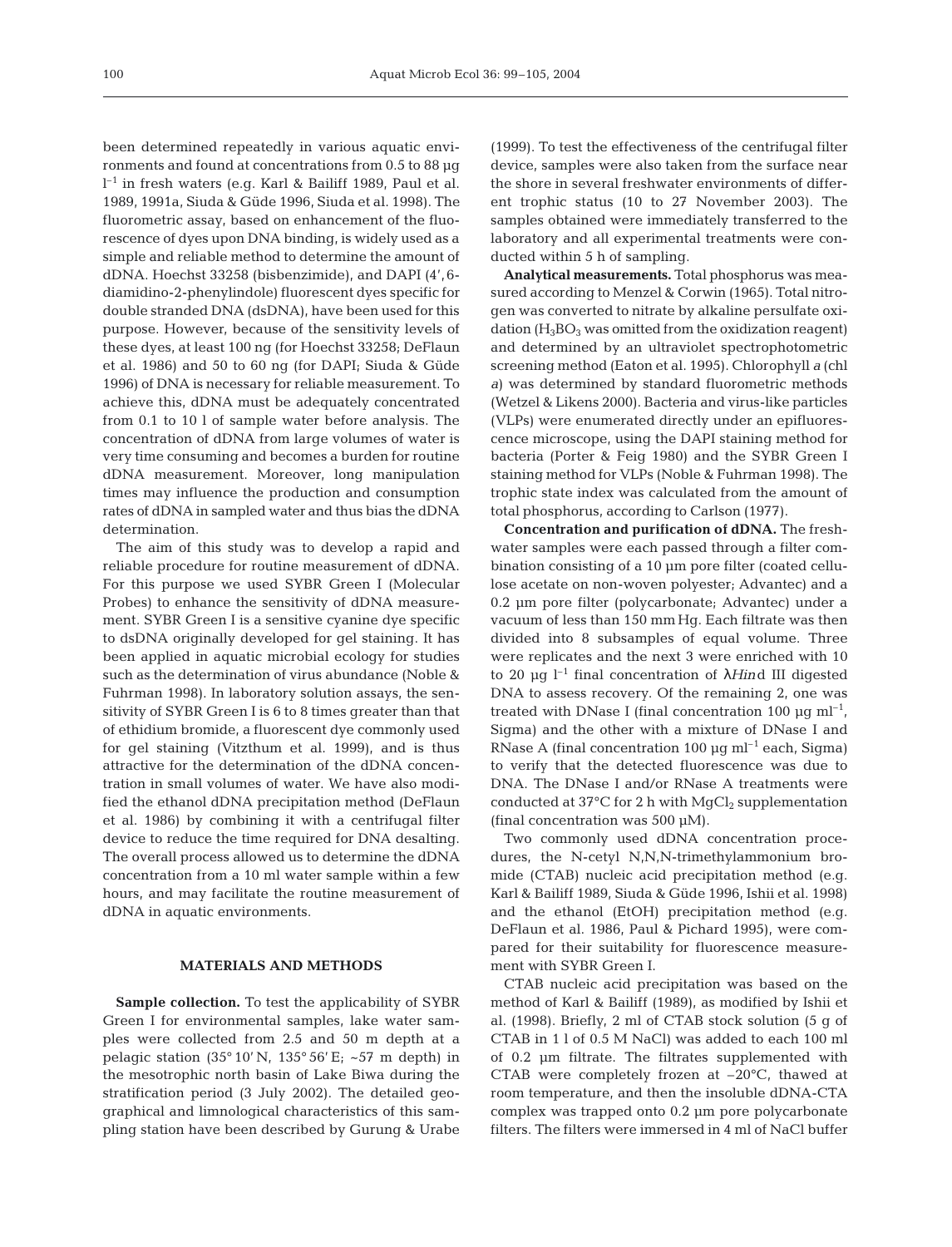(2 M NaCl, 6 mM Tris-Cl pH 8.0, 0.6 mM EDTA) at 65°C for 0.5 h, and then mixed with 4 ml of CIAA (chloroform:isoamyl alcohol; 24:1) to dissolve the filter. The soluble DNA sodium salts were separated from the CIAA by brief centrifugation and the supernatant collected was purified by ethanol precipitation (Sambrook & Russell 2000) and then re-dissolved in TE buffer for final dDNA determination.

The EtOH dDNA precipitation procedure was based on the method of DeFlaun et al. (1986) as follows. Each 100 ml of 0.2 µm filtrate was supplemented with 10 ml of salts solution (1.3 M NaCl and 0.135 M MgSO<sub>4</sub>  $\cdot$  $7H<sub>2</sub>O$ ) and 1 ml of 0.54 M CaCl<sub>2</sub> · 2H<sub>2</sub>O solution. DNA was precipitated by the addition of 220 ml of ethanol and kept at –20°C for 48 h. The precipitated DNA salt complex was collected by centrifugation (7000  $\times$  *g* for 20 min, at 4°C). The precipitated pellet was dialyzed against distilled water at 4°C, the buffer being changed twice per day until the precipitate was removed (as determined by eye), and then against TE buffer (10 mM Tris-Cl and 1 mM EDTA, pH 8.0) for 12 h. The dialyzed sample was used for the final dDNA determination.

**Purification of dDNA with a centrifugal filter device.** The dDNA in 10 or 100 ml of lake water filtrate (<0.2 µm) was precipitated by the EtOH method as described above. After 0, 24, or 48 h of DNA precipitation, the DNA salt complex was collected by centrifugation (7000  $\times$  *g* for 20 min, at 4<sup>o</sup>C). The precipitated pellet was lightly dried at room temperature for 5 min (complete desiccation resulted in difficult re-dissolving), re-dissolved in 5 ml of TE buffer and then concentrated with a 30 000-molecular-weight-cutoff centrifugal filter device (CENTRIPLUS; Millipore) to about 100 to 200 µl. Since salts remaining in the concentrate quench SYBR Green I fluorescence (Vitzthum et al. 1999, Matsui et al. unpubl. data), the concentrate was further washed twice with 5 ml of TE in the same device and the filter-retained dDNA concentrate was used for the final dDNA determination.

**Determination of DNA.** DNA concentration was determined spectrofluorometrically by an increment method (Paul & Myers 1982). This method accounts for quenching effects in working dye solutions since all standards are internal. The supplied concentrations of SYBR Green I and Pico Green (Molecular Probes) were diluted with TE buffer  $1.6 \times 10^{-4}$  and  $5 \times 10^{-3}$  times respectively, and used as working fluorescent dye solutions. Hoechst 33258 (Wako Chemical) working dye solution  $(1.5 \times 10^{-7} \text{ M} \text{ in TE buffer})$  was prepared following the method of Paul & Myers (1982). Two ml of the working fluorescent dye solution were placed in a 1 cm quartz cuvette in a spectrofluorometer (RF5300PC, Shimadzu) with a slit width of 10 nm. Fluorescence excitation and emission spectra were settled

at 494 and 524 nm (SYBR Green I), 483 and 524 nm (Pico Green) and 342 and 472 nm (Hoechst 33258), respectively. λ*Hin*d III digested DNA (Takara Shuzo) was used as the standard for dsDNA. Each 2 to 10 µl of dDNA sample and the standard DNA were serially spiked into a working dye solution and the fluorescence was measured after each increment. The slope of the regression line of the fluorescence intensity versus DNA added was used to determine the concentration of the dDNA sample. All measurements were corrected for the fluorescence obtained from the DNase I treated sample (Paul & Myers 1982). To evaluate the specificity of the dyes for dsDNA, the fluorescence intensity for each fluorescent dye was also evaluated with fish sperm single stranded DNA (ssDNA; MBgrade, Roche Diagnostics) and yeast RNA (Wako Chemical), and the slopes of these regression lines were compared. Variations in the dDNA concentrations detected were examined by analysis of variance (ANOVA), with post-hoc Fisher's PLSD test using Stat View 5.0 for Macintosh (SAS Institute).

# **RESULTS AND DISCUSSION**

#### **Comparison of the specificity of fluorescence dyes**

Fig. 1 shows the relationship of fluorescent signal intensity against the amount of λ*Hin*d III digested DNA in 2 ml of  $1.6 \times 10^{-4}$  diluted SYBR Green I solution. The correlation coefficient for the linear regression was 0.999 over the range from 50 pg to 32 ng of λ*Hin*d III digested DNA standards. Thus,



Fig. 1. Regression of the fluorescence intensity against the amount of λ*Hin*d III digested DNA in 2 ml of 1.6 × 10–4 diluted SYBR Green I solution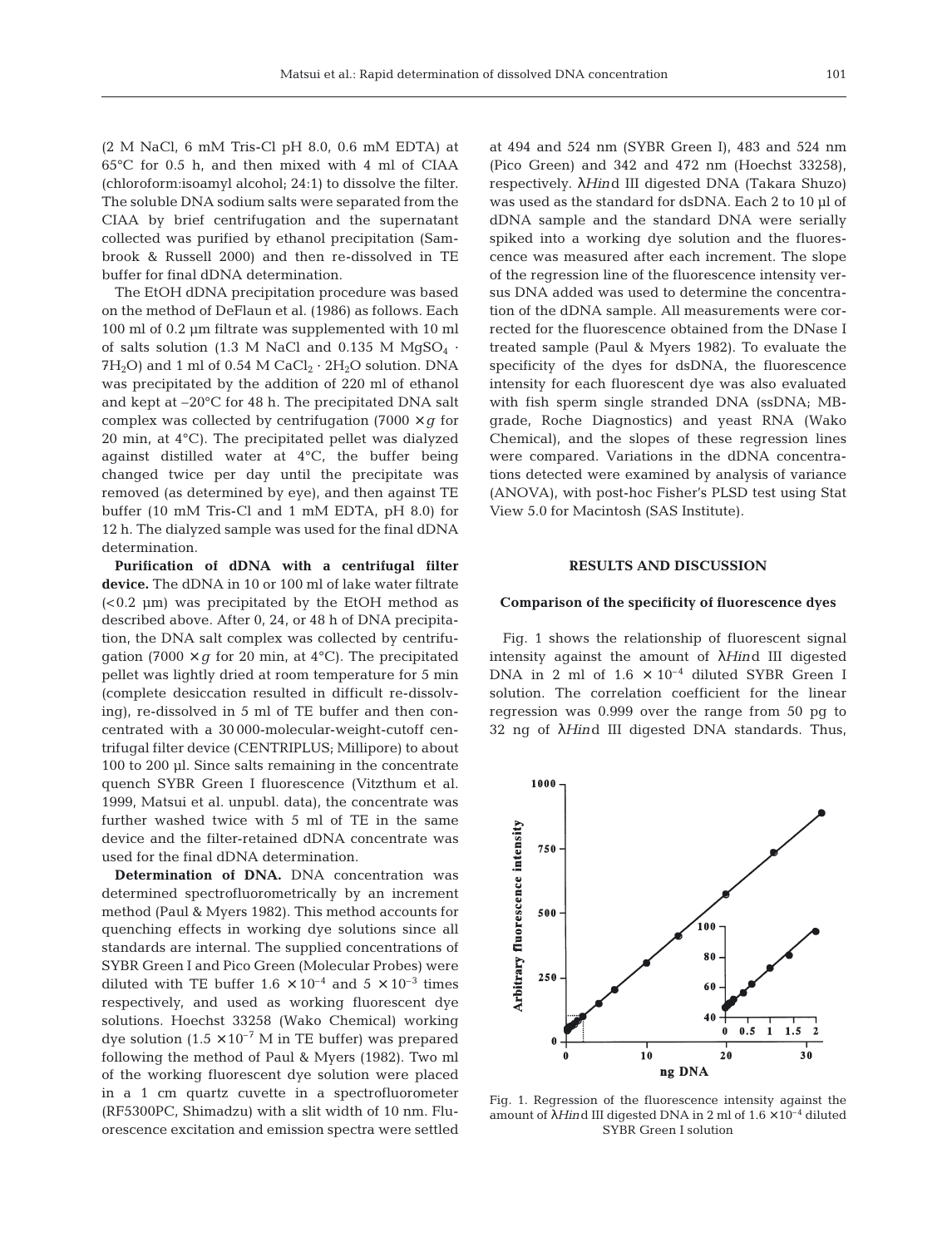SYBR Green I can detect as little as 50 pg of DNA in 2 to 10 µl of sample and this is 200 times more sensitive than Hoechst 33258 dye (Labarca & Paigen 1980).

The selectivity of SYBR Green I for dsDNA, ssDNA and yeast RNA was compared with those of Pico Green and Hoechst 33258. SYBR Green I displayed 10 times more fluorescence when bound to dsDNA than when bound to fish sperm ssDNA and yeast RNA (Fig. 2). Pico Green also showed high selectivity for dsDNA, but the sensitivity was slightly lower than that of SYBR Green I. In a previous study, Vitzthum et al. (1999) also reported that the sensitivity of SYBR Green I for dsDNA is 1.4 to 1.8 times higher than that of Pico Green and the same tendency was observed in our study. Hoechst 33258 displayed 10 times weaker fluorescence with dsDNA compared to SYBR Green I and Pico Green. Thus, SYBR Green I is an attractive dye for dDNA determination with high sensitivity and selectivity for dsDNA. We therefore tested the effectiveness of this dye for environmental dDNA analysis further.

# **Determination of environmental dDNA concentration with SYBR Green I**

An assay conducted as a pure laboratory experiment is not completely applicable for use with environmental samples. A commonly used standard method, which

constructs a calibration series of standard DNA separately (Paul & Myers 1982), does not allow for the fluorescent interference sometimes present in DNA purified from natural water. To evaluate the effectiveness of this new method, we therefore employed an increment method and measured freshwater dDNA using both SYBR Green I and Hoechst 33258 (Fig. 3). The recovery efficiency of the added λ*Hin*d III DNA standards from samples of epilimnion and hypolimnion lake water averaged  $60.8$  ( $\pm$ 4.2)% for the CTAB method and 88.6  $(\pm 4.7)$ % for the EtOH method. No significant difference was observed between the dDNA concentrations determined with SYBR Green I and with Hoechst 33258 ( $p > 0.07$ , by ANOVA). Neither SYBR Green I nor Hoechst 33258 were influenced by the different dDNA precipitation procedures (CTAB vs EtOH), or by the different sampling depths (epilimnion vs hypolimnion). The DNase I treatment removed 90 to 99% of the DNA fluorescence in both the SYBR Green I and Hoechst 33258 assays, and the addition of RNase A did not reduce fluorescence any further (data not shown). Thus, RNA only contributed a negligible fraction of the fluorescence detected and we therefore corrected all measurements using fluorescence obtained from the DNase I treatment.

These data indicate that SYBR Green I can be used for the measurement of environmental dDNA. The data obtained are comparable with those obtained





Fig. 2. Specificity of fluorescence dyes for double stranded DNA (dsDNA) (λ*Hin*d III digest), single stranded DNA (ssDNA) (fish sperm) and yeast RNA. Slope of the linear regression (fluorescence intensity against increment of nucleic acid) is shown. Error bars indicate the standard deviations from the means of triplicate experiments. Where there

are no error bars, the line was smaller than the symbol

Fig. 3. Concentration of dissolved DNA (dDNA) in epilimnion and hypolimnion lake water. dDNA was concentrated by either the CTAB-method or the EtOH-method and determined by either SYBR Green I or Hoechst 33258. Error bars indicate the standard deviations from the means of triplicate experiments. Where there are no error bars, the line was smaller than the symbol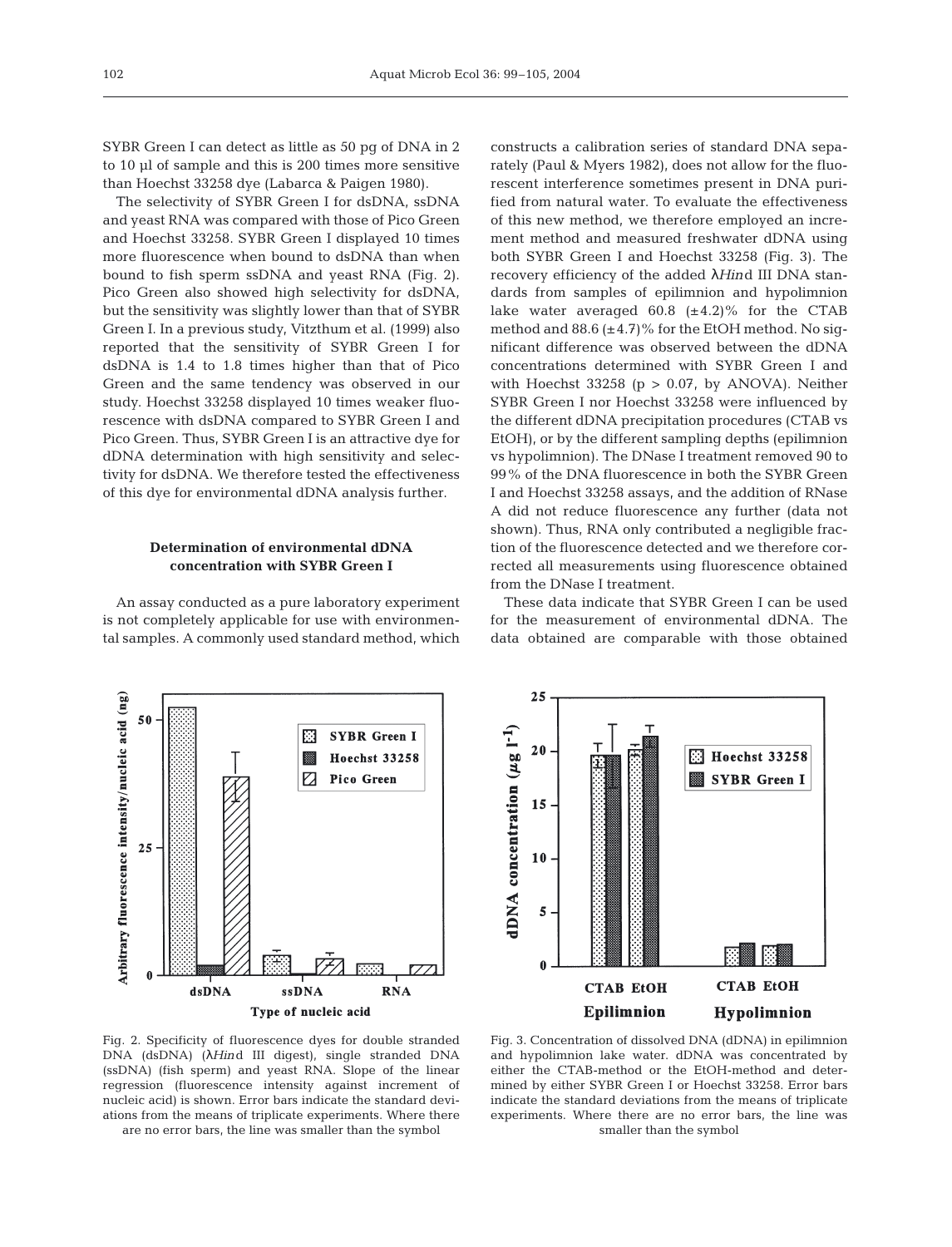using Hoechst 33258 in previous studies. Of note, the final concentration ratios of the lake water filtrates were 100 times (for SYBR Green I) and 10 000 times (for Hoechst 33258), respectively. The measurement of dDNA by an increment method requires 10 to 50 µl of dDNA concentrate. Accounting for the efficiency of dDNA recovery, 10 ml of water sample should be sufficient for reliable dDNA determination with SYBR Green I. Since the EtOH method showed a higher dDNA recovery efficiency than the CTAB method, we purified the dDNA from a 10 ml water sample using EtOH precipitation and tested its effectiveness at the next stage of our study.

# **Purification of EtOH-concentrated dDNA with a centrifugal filter device**

The detection of as little as 50 pg of DNA with SYBR Green I (Fig. 1) suggested that it is possible to measure dDNA concentration directly from intact lake water filtrate. However, the addition of non-treated lake water filtrate (3 July 2002) into a working dye solution did not permit the measurement of dDNA because of high background fluorescence in the filtrate (data not shown). Thus, dDNA in a 0.2 µm filtrate must be selectively concentrated and purified to avoid fluorescence interference. The EtOH method is a widely used tech-

nique for dDNA concentration (DeFlaun et al. 1986) and its dDNA recovery efficiency was higher than that of the CTAB method in our study at Lake Biwa. Although the principle is simple and reliable, the EtOH method is time consuming (48 h for DNA precipitation and 2 to 3 d for desalting by dialysis). To establish a rapid and reliable dDNA determination method, we applied a centrifugal filter device instead of dialysis, to reduce the time for required DNA desalting. Fig. 4 shows the amount of dDNA detected in Lake Kuwanuma (trophic state index,  $TSI_{PT} = 32$ ) and Lake Agawanuma ( $TSI<sub>PT</sub> = 80$ ), and the recovery efficiencies using centrifugal filter devices. The dDNA concentration obtained and the recovery efficiency were not influenced by the DNA precipitation period (0, 24, and 48 h) or by the initial volume of the sample (10 or 100 ml) (p > 0.08, by ANOVA). EtOH precipitation is a commonly used technique in molecular biology and a recent protocol noted that it is unnecessary to precipitate the DNA at low temperature, and that 15 to 30 min precipitation is sufficient (Sambrook & Russell 2000). Although the DNA recovery efficiency was slightly lower than that of previous studies (>90%; DeFlaun et



Fig. 4. (A,C) Amount of dDNA detected and (B,D) the recovery efficiency of the standard DNA (λ*Hin*d III digest) added in (A,B) Lake Kuwanuma and (C,D) Lake Agawanuma. dDNA was precipitated from either 10 or 100 ml of filtrate for 0, 24, or 48 h by the EtOHmethod. Each precipitated dDNA sample was further desalted using a centrifugal filter device instead of the usual dialysis. Error bars indicate the standard deviations from the means of triplicate experiments

al. 1986), detection of dDNA from environments of different trophic status suggested the applicability of this method for many freshwater environments. Furthermore, we determined the dDNA concentration in various freshwater environments (Table 1) and found similar concentrations to those reported in previous studies (DeFlaun et al. 1986, Paul et al. 1989, 1991a). As in the study of the Lake Biwa pelagic station, DNase I treatment removed 90 to 99% of the DNA fluorescence, and the treatment with a mixture of DNase I and RNase A did not reduce fluorescence further (data not shown). These results may suggest that the dDNA detected is an enzymatically hydrolysable form, while the dDNA phosphorus contributes only 0.28% (Lake Kasenuma) to 3.6% (Lake Biwa, north basin) of the total phosphorus in the waters studied, contributing much less than previously reported (Siuda & Chróst 2000). Simple correlation analysis showed high product-moment correlation coefficients between dDNA concentration and VLP numbers ( $r = 0.897$ ,  $p < 0.01$ ) (Table 2). Some other variables (total nitrogen, bacterial abundance and  $TSI_{PT}$ ) also correlated with dDNA concentration (p < 0.05), while chl *a* and total phospho-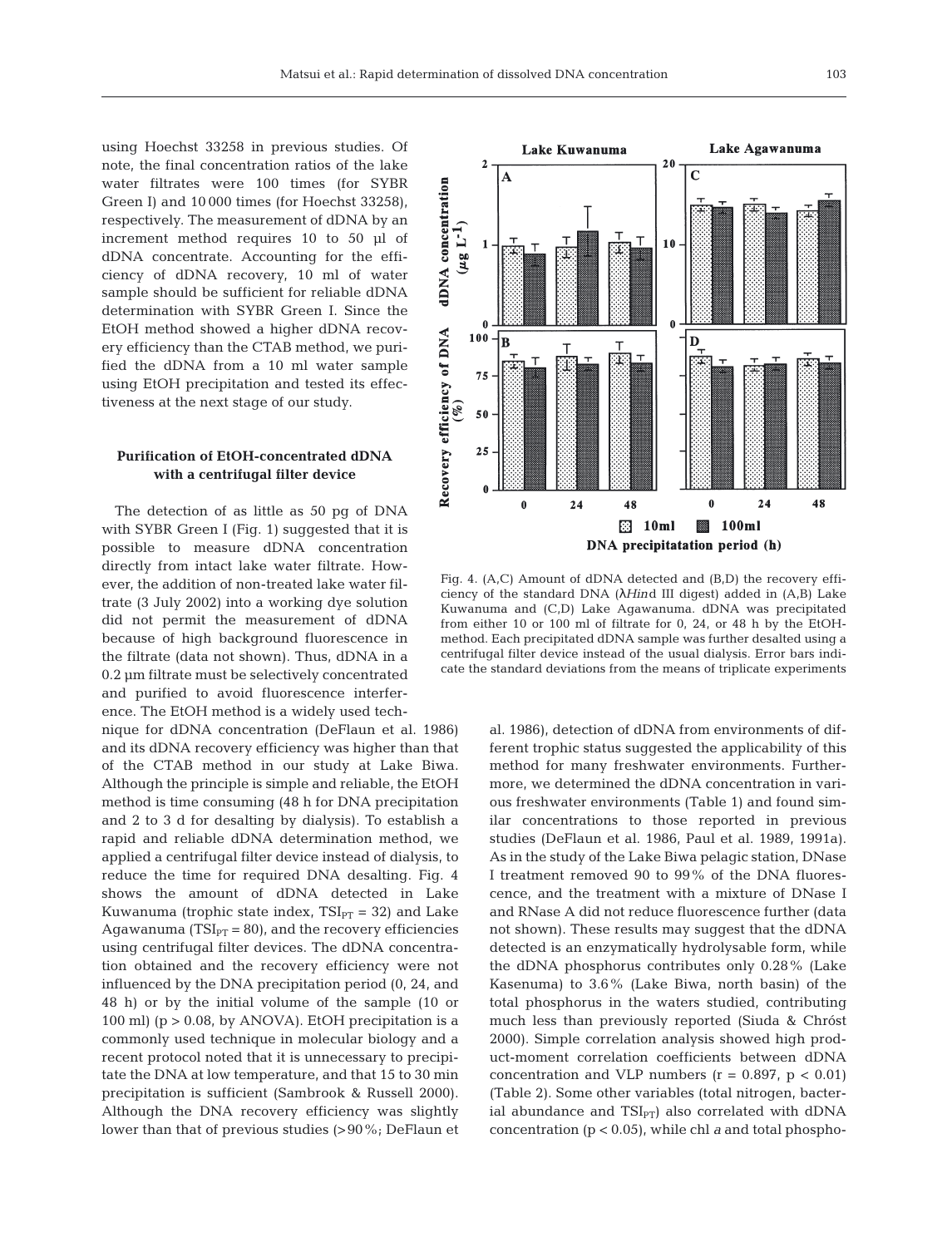| Sample location                                                    | $P_T$<br>$(\mu g l^{-1})$ | $N_T$<br>$(\mu q l^{-1})$ | BA<br>$(10^6 \text{ cells} \text{ ml}^{-1})$ | <b>VLPs</b><br>$(10^6$ VLP ml <sup>-1</sup> ) | Chl $\alpha$<br>$(\mu q l^{-1})$ | <b>dDNA</b><br>$(\mu q l^{-1})$ | $TSI_{PT}$ |
|--------------------------------------------------------------------|---------------------------|---------------------------|----------------------------------------------|-----------------------------------------------|----------------------------------|---------------------------------|------------|
| Lake Kuwanuma<br>(38° 26' N, 140° 42' E)                           | 7.1                       | 312.2                     | 0.7                                          | 5.2                                           | 4.2                              | $0.99 \pm 0.09$                 | 32         |
| Lake Biwa (North Basin)<br>$(35^{\circ} 27' N, 136^{\circ} 08' E)$ | 12.7                      | 446.7                     | 1.0                                          | 6.7                                           | 2.3                              | $4.64 \pm 0.81$                 | 40         |
| Kamafusa Reserver<br>(38° 12' N, 140° 41' E)                       | 17.3                      | 719.4                     | 2.6                                          | 12.0                                          | 4.5                              | $4.68 \pm 0.35$                 | 45         |
| Ookura Reserver<br>(38° 20' N, 140° 42' E)                         | 21.2                      | 442.8                     | 1.4                                          | 4.9                                           | 2.0                              | $1.36 \pm 0.11$                 | 48         |
| Lake Biwa (South Basin)<br>$(34^{\circ}58' N, 135^{\circ}55' E)$   | 33.2                      | 938.5                     | 1.4                                          | 9.7                                           | 5.9                              | $3.92 \pm 0.83$                 | 54         |
| Lake Kasenuma<br>$(38^{\circ} 19' N, 141^{\circ} 00' E)$           | 185.2                     | 1910.1                    | 2.4                                          | 13.5                                          | 1.1                              | $5.36 \pm 0.36$                 | 79         |
| Lake Agawanuma<br>(38°17' N, 141°04' E)                            | 192.8                     | 1800.2                    | 9.4                                          | 16.7                                          | 39.0                             | $14.93 \pm 0.81$                | 80         |
|                                                                    |                           |                           |                                              |                                               |                                  |                                 |            |

Table 1. Concentration of dissolved DNA (dDNA) determined by the presented method from 10 ml of sample, and basic limnological parameters of studied freshwater habitats. Sites are arranged according to increasing trophic state index calculated from  $P_T$  (TSI<sub>PT</sub>).  $P_T$ : total phosphorus; N<sub>T</sub>: total nitrogen; BA: bacterial abundance; VLPs: number of virus-like particles; Chl *a*: chlorophyll *a*

Table 2. Product-moment correlation coefficients (r) between dDNA concentration and basic limnological parameters of studied freshwater habitats  $(n = 7)$ . Abbreviations as in Table 1. ns: non-significant

| Variable    | r     | р      |
|-------------|-------|--------|
| $Log(P_T)$  | 0.742 | ns     |
| $Log(N_T)$  | 0.815 | < 0.05 |
| Log(BA)     | 0.836 | < 0.05 |
| Log (VLPs)  | 0.897 | < 0.01 |
| Log (Chl a) | 0.522 | ns     |
| $TSI_{PT}$  | 0.852 | < 0.05 |
|             |       |        |

rus did not. In previous studies of freshwater environments, Siuda et al. (1998) showed that when data from 14 Polish lakes and 7 German lakes were compiled, dDNA concentration correlated significantly with  $TSI_{PT}$  and chl  $a_i$ , but not with bacterial abundance. Ishii et al. (1998) found that dDNA concentration in a hypereutrophic pond correlated significantly with rotifer and ciliate abundance, while no significant correlations were found for chl *a* and bacterial abundance. The relationship between dDNA concentration and virus abundance has only been reported in studies of marine environments, though no significant correlations were observed (Boehme et al. 1993, Weinbauer et al. 1993). Although the data are limited, these observations may suggest that the factors involved in the dynamics of dDNA concentration vary from place to place. More data are necessary in order to discuss this in context, and the method described here would be helpful for such routine dDNA measurement. One disadvantage

of this method is the expense of centrifugal filter devices. Nevertheless, using SYBR Green I dye with such a device allowed us to determine the dDNA within 3 to 4 h from only 10 ml of water sample. Thus, the method shown here may be useful for monitoring the dDNA dynamics on the 'same day' in freshwater environments.

*Acknowledgements*. We thank the captains of the RV 'Hasu', T. Koitabashi and T. Miyano, for their cooperation in the sampling, T. Yokokawa, C. Kim, Y. Nishimura, K. Choi, M. Ueki and K. Uchii for assistance in the sampling and analysis, G. Endo for laboratory space, and Mary Morris for improving the English. This work was supported in part by a Japanese Ministry of Education, Culture, Sports, Science and Technology Grant-in-Aid for Creative Basic Research (09NP1501) and a Grant-in-Aid for Basic Research (A) (13309009). K.M. was also supported by Kurita Water and Environment Foundation and by the JSPS Fellowship for Young Scientist.

#### LITERATURE CITED

- Boehme J, Frischer ME, Jiang SC, Kellogg CA, Pichard S, Rose JB, Steinway C, Paul JH (1993) Viruses, bacterioplankton, and phytoplankton in the southeastern Gulf of Mexico: distribution and contribution to oceanic DNA pools. Mar Ecol Prog Ser 97:1–10
- Carlson RE (1977) A trophic state index for lakes. Limnol Oceanogr 22:361–369
- DeFlaun MF, Paul JH, Davis D (1986) Simplified method for dissolved DNA determination in aquatic environments. Appl Environ Microbiol 52:654–659
- Eaton AD, Clesceri LS, Greenberg AE (eds) (1995) Standard methods for the examination of water and wastewater. 19th edn. American Public Health Association, Washington, DC
- Gurung, TB, Urabe J (1999) Temporal and vertical difference